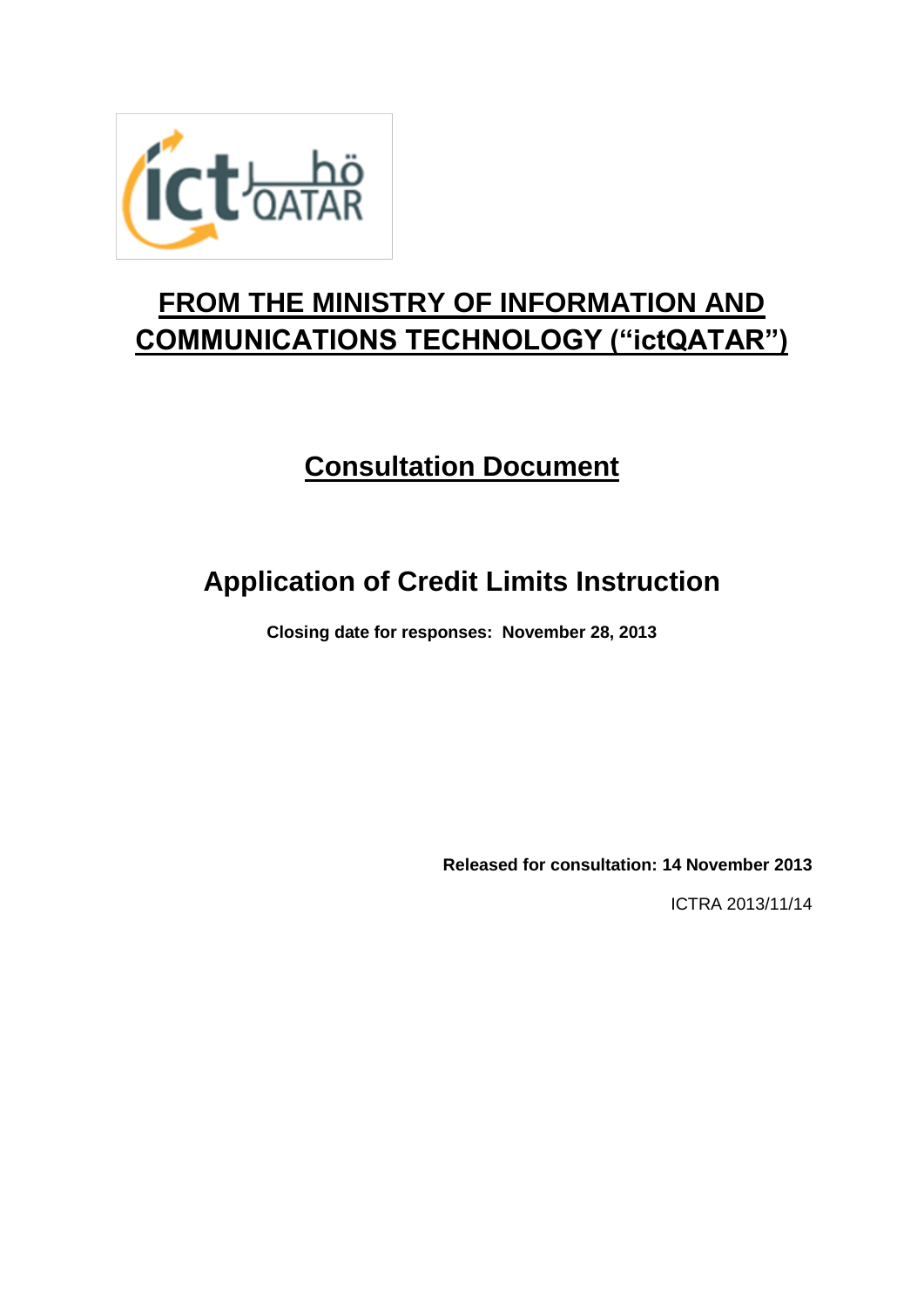## **Table of Contents**

| $\mathbf 1$ | Instructions for Responding to this Consultation 3                  |  |
|-------------|---------------------------------------------------------------------|--|
|             |                                                                     |  |
|             |                                                                     |  |
|             | Annexure 1: Draft Instruction on the Application of Credit Limits 5 |  |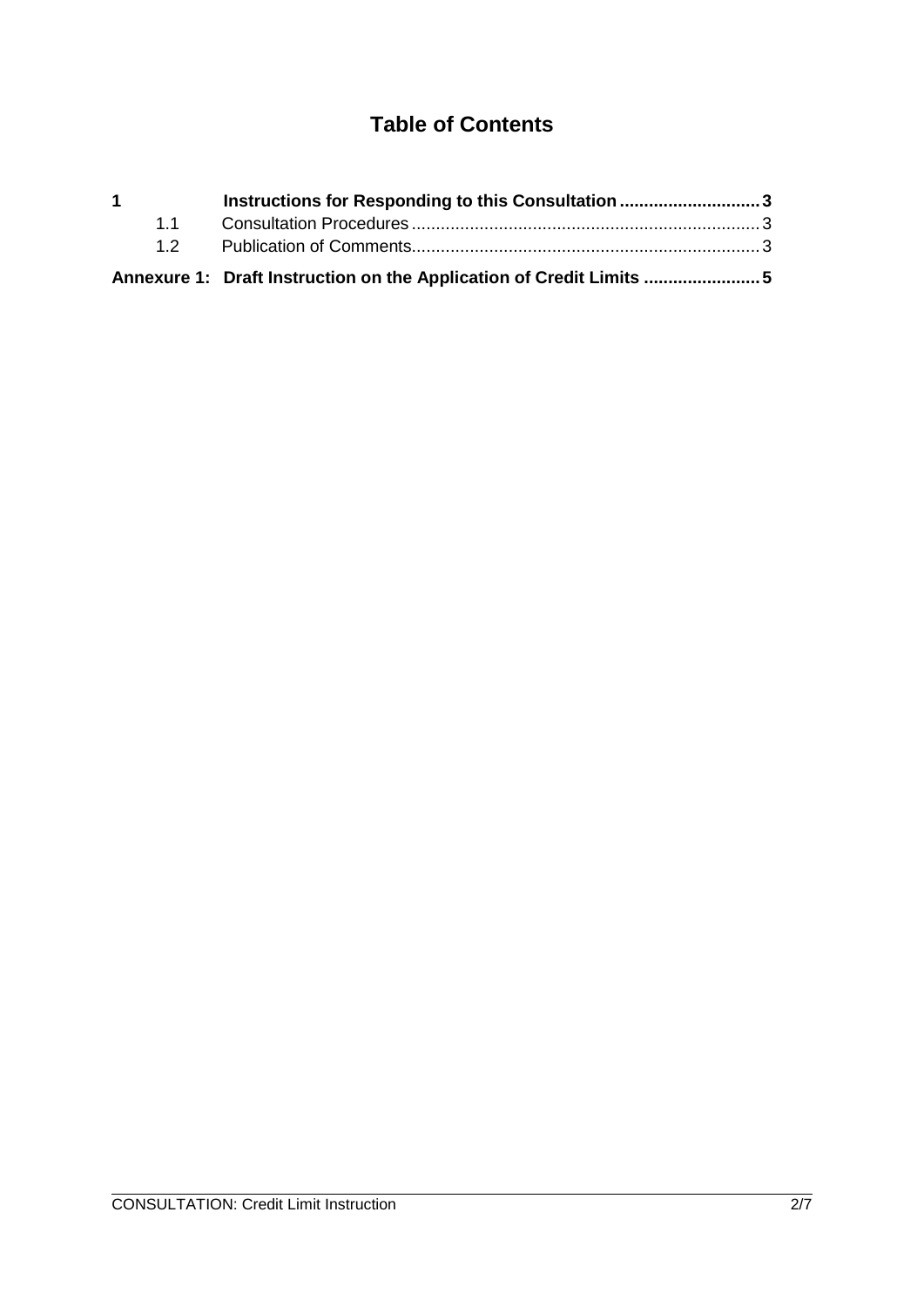## **1 Instructions for Responding to this Consultation**

### **1.1 Consultation Procedures**

In keeping with open and transparent regulatory processes, the ictQATAR herewith initiates a public consultation on the application of credit limits.

All interested parties are invited to provide their views and comments on the Instruction attached to this consultation document (**CD**).

ictQATAR asks that, to the extent possible, submissions be supported by examples or relevant evidence. Any submissions received in response to this CD will be carefully considered by ictQATAR. Nothing included in this CD is final or binding. However, ictQATAR is under no obligation to adopt or implement any comments or proposals submitted.

Comments should be submitted by email to jkearney@ict.gov.qa before the date stated on the front cover. The subject reference in the email should be stated as "Consultation on Credit Limit Application". It is not necessary to provide a hard copy in addition to the soft copy sent by email.

### **1.2 Publication of Comments**

In the interests of transparency and public accountability, ictQATAR intends to publish the submissions to this consultation on its website at www.ictqatar.qa. All submissions will be processed and treated as non-confidential unless confidential treatment of all or parts of a response has been requested.

In order to claim confidentiality for information in submissions that stakeholders regard as business secrets or otherwise confidential, stakeholders must provide a non-confidential version of such documents in which the information considered confidential is blacked out. This "blackened out" portion/s should be contained in square brackets. From the nonconfidential version it has to be clear where information has been deleted. To understand where redactions have been made, stakeholders must add indications such as "business secret", "confidential" or "confidential information".

A comprehensive justification must be provided for each and every part of the submission required to be treated as confidential. Furthermore, confidentiality cannot be claimed for the entire or whole sections of the document as it is normally possible to protect confidential information with limited redactions.

While ictQATAR will endeavor to respect the wishes of respondents, in all instances the decision to publish responses in full, in part or not at all remains at the sole discretion of ictQATAR. By making submissions to ictQATAR in this consultation, respondents will be deemed to have waived all copyright that may apply to intellectual property contained therein.

For more clarification concerning the consultation process, please contact John Kearney, Tariffs Section Manager, [jkearney@ict.gov.qa](mailto:jkearney@ict.gov.qa)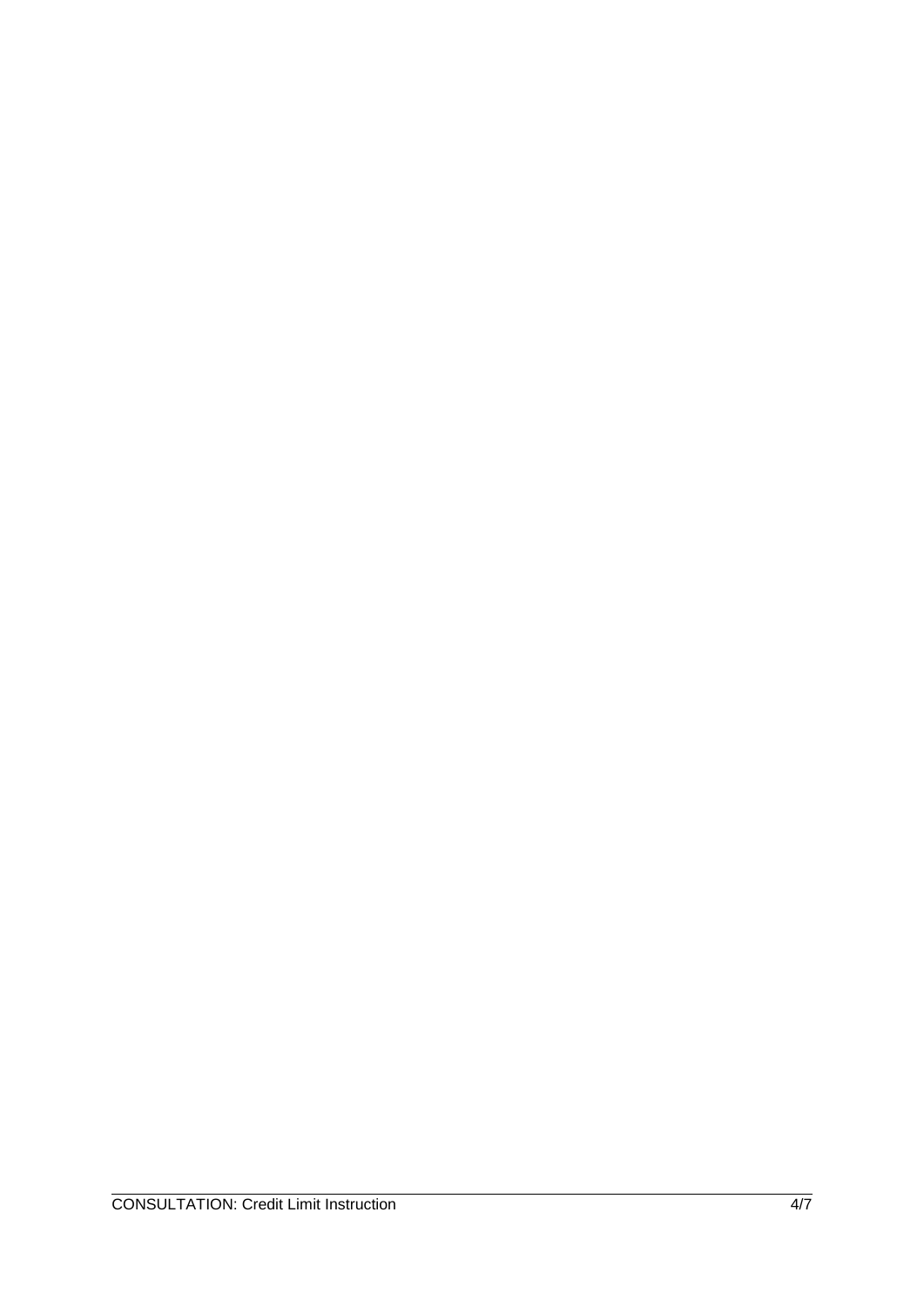### **Annexure 1: Draft Instruction on the Application of Credit Limits**

This Instruction **("Instruction")** applies to holders of public telecommunications networks and services Individual License **("Service Providers"**). It sets out the measures Service Providers are required to adopt when dealing with customers who have exceeded their credit limit when using telecommunications services within and outside (roaming) the state of Qatar.

#### **Background**

This Instruction introduces measures designed to prevent "bill shock" for customers of telecommunications services. They are primarily intended to require Service Providers to:

- Implement the customer's credit limit;
- Notify customers of their credit allowance before their credit limit expires;
- Cease the practice of imposing additional charges, which exceed the customer's credit limit without a customer's express consent.

This obligation follows numerous complaints received by ictQATAR from customers regarding unexpected bills and the lack of sufficient notice on reaching the credit allowance/limit status. Customers are often not aware of the charging arrangements and how charges accrue, particularly when using roaming services. This is a growing concern especially as the take-up of smartphones has increased rapidly in recent years.

#### **Instruction**

#### **Service Providers are instructed to:**

- 1. At the point of sale:
	- Explain how a credit limit applies and its effect; and
	- Explicitly agree a credit limit with the customer
- 2. Monitor and adhere to the customers agreed credit limit and its utilisation
- 3. Notify customers when they have utilised80 and 100 per cent of their credit limit and state the remaining credit amount;
- 4. Suspend **all** services of the customer once the agreed credit limit is reached. Reconnection of services may only be done once the bill has been settled. Or customers may be provided the option to temporarily increase their credit limit subject to agreeing the matter with the Service Provider. A Service Provider will need the express consent of a customer when adjusting such credit limit.

For the avoidance of any doubt, the requirements above apply to **all and any service and must be implemented by December 15 2013.**